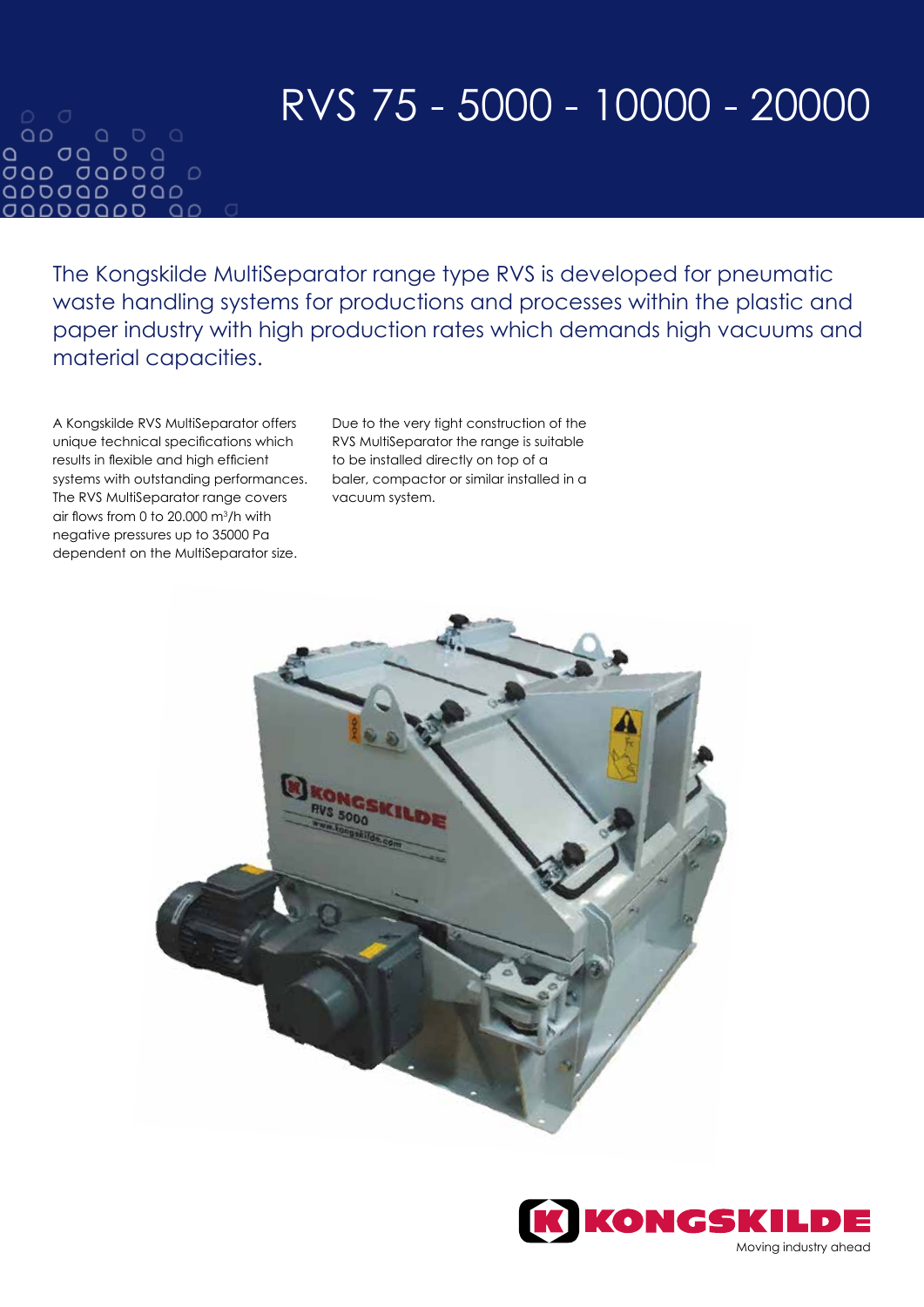# Principal of Function

#### **RVS 75**

The rotor of the MultiSeparator RVS 75 is divided into 2 parts, separated by a perforated screen which is turning at a slow speed. On the upper, or inlet, side, the conveying air passes through the perforated screen to the blower inlet, whilst waste material is retained in the compartment. On the lower side, the air from the blower outlet passes through the perforated screen and the rotor compartment, ensuring an efficient discharge into the conveying line to the final destination.



# Principal of Function

#### **RVS 5000, RVS 10000 & RVS 20000**

The rotor in the MultiSeparator RVS 5000 to 20000 is divided into 7 compartments allowing the material to fill up the complete width of the compartment. When turning the air will pass through a perforated screen in the MultiSeparator housing and the rotor lips will ensure that the material will stay in the compartment as the rotor turns and releases the material pressure and flow neutral out of the bottom.



### Pressure loss diagrams



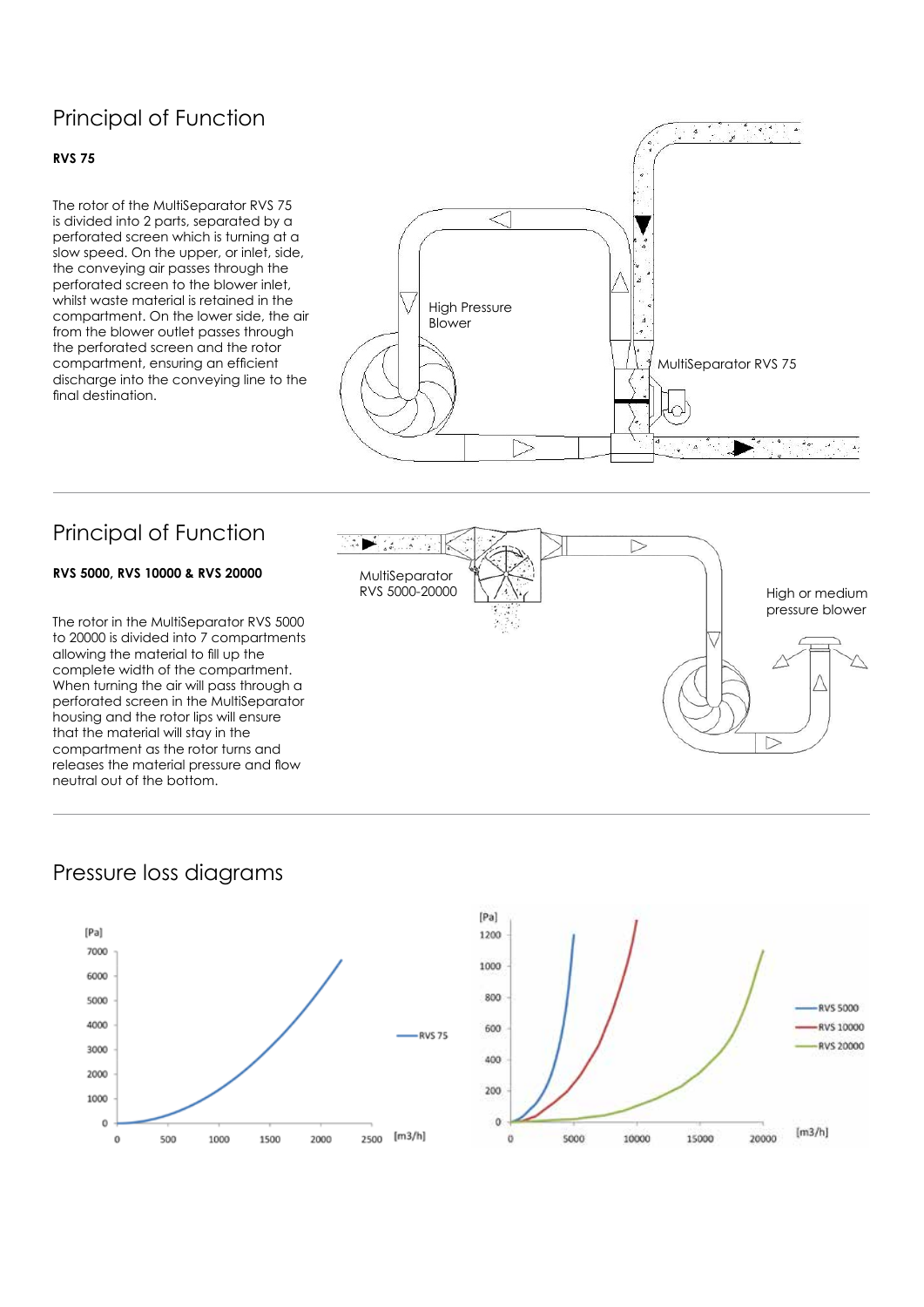# Technical data

|                                                            | <b>RVS 75</b>                                        | RVS 5000              | RVS 10000              | RVS 20000                  |
|------------------------------------------------------------|------------------------------------------------------|-----------------------|------------------------|----------------------------|
| Max air volume                                             | $2.500 \text{ m}^3/h$                                | $5.000 \text{ m}^3/h$ | $10,000 \text{ m}^3/h$ | $20.000$ m <sup>3</sup> /h |
| Max negative pressure                                      | -35 kPa                                              | $-35$ kPa             | $-20$ kPa              | $-15$ kP $\alpha$          |
| Motor / Gear                                               | 1,1 kW / 35 rpm<br>1,5 kW / 56 rpm<br>2,2kW / 70 rpm | 1,5 kW / 17 rpm       | 2,2 kW / 17rpm         | 4,0kW / 17 rpm             |
| Weight                                                     | 113 kg (1,1 kW)<br>117 kg (1,5 kW)<br>19 kg (2,2 kW) | 340 kg                | 600 kg                 | 1.240 kg                   |
| Material amount (at $100$ g/m <sup>2</sup> or $100 \mu$ )* | $100 kg/h*$                                          | 1.200 kg/h*           | 2.000 kg/h *           | 4.000 kg/h *               |

\* Material amount should be used as guideline and the values are specific for the mentioned material specification. For exact capacity for materials with different material specifications verification from Kongskilde would be required.

#### Dimensions RVS 75



## Dimensions RVS 5000, 10000 and 20000

|   | RVS 5000 | RVS 10000 | RVS 20000 |
|---|----------|-----------|-----------|
| Α | 1094     | 1409      | 1977      |
| B | 840      | 1045      | 1383      |
| C | 720      | 920       | 1320      |
| D | 607      | 803       | 1200      |
| F | 607      | 803       | 1200      |
| F | 808      | 1091      | 1537      |